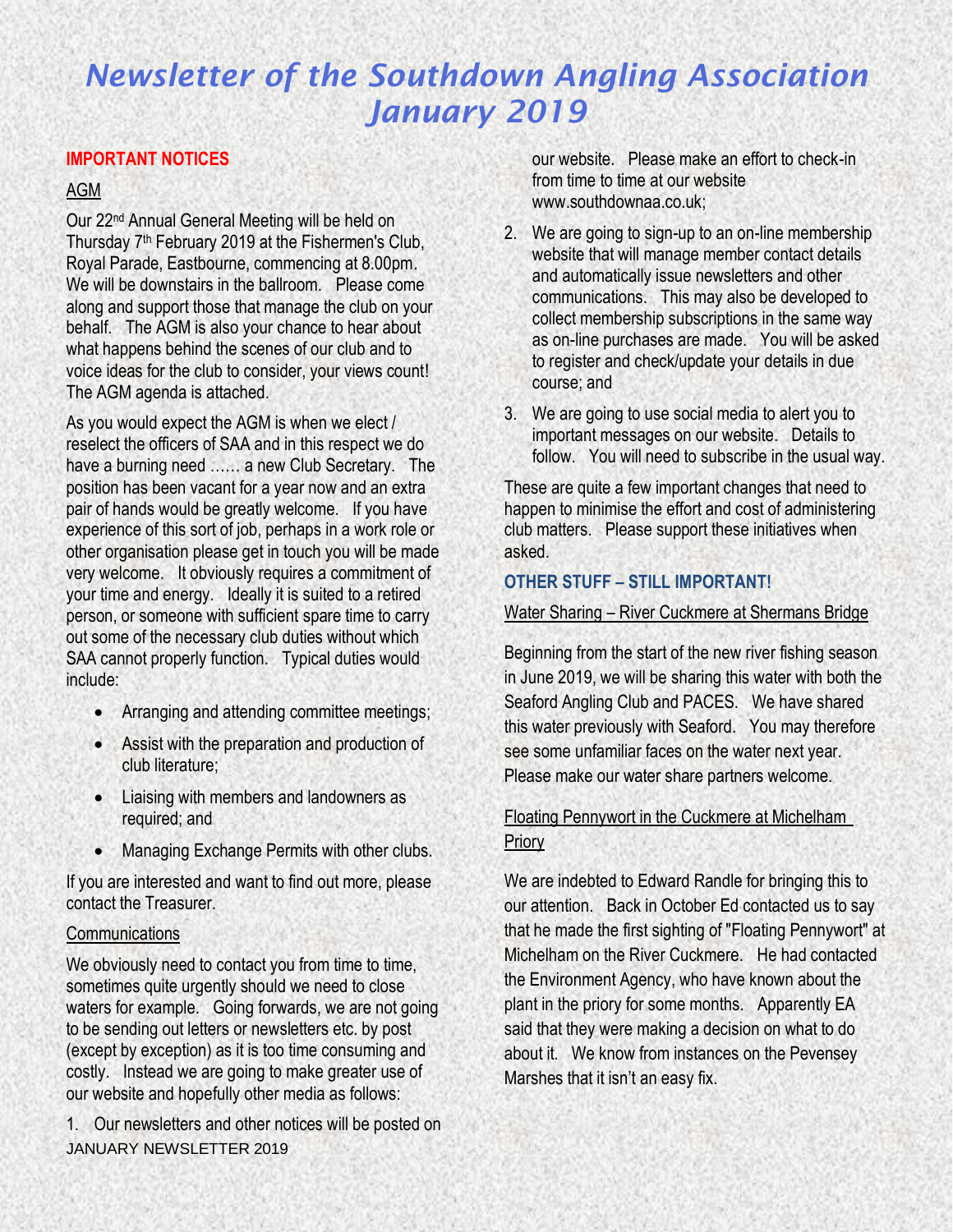Floating pennywort forms dense mats that can affect oxygen levels in the water, crowd and kill off native wildlife, and damage habitat. It can become so prolific that anglers and others can't use the waterway, and it even clogs sluices, weirs and drains, potentially increasing flood risk.

The plant is notoriously difficult to control – it can grow up to 25cm a day in the right conditions and even a small fragment can re-grow into a new plant.

Obviously, if it is allowed to spread, it will get everywhere downstream from the priory that would be disastrous. So, if you see any of it on the Cuckmere, please report it to the Environment Agency and SAA. The following guidance is taken from [www.gov.uk](http://www.gov.uk/) and includes top tips on preventing the spread of floating pennywort:

• Learn what to look out for, this is a picture of it at the priory provided by Ed (centre to right);



• Check yourself, your clothing, and any equipment that has been on or in the water, including nets;

- Thoroughly clean and remove any suspected specimens, leaving them at the site where they came from – preferably out of the water and on the banks;
- Report sightings to the Environment Agency's 24/7 hotline: 0800 80 70 60; and
- Dry your equipment thoroughly and well before using it again.

Please be vigilant.

### **Angling Trust Riverfest and our Pat Newman**

Some of his real friends say that long standing member Pat Newman is an unlucky bloke when it comes to fishing. Other people think he's lucky full stop. The Editor of this Newsletter knows he is a very good wily angler who knows his stuff. Anyway, everyone would have to agree he was unlucky when he competed in the Riverfest qualifying match on the River Thames in September.

Unbelievably, Pat caught 145lbs of netbusting big bream but only came second and didn't qualify for the final! That's tough. Well done Pat anyway and we hope you go one better next time.

News reaches us that when Monkey (see July 2018 newsletter) heard about this, he had tears streaming from both eyes $\textcircled{\odot}\textcircled{\odot}$ 

### **Club Match Corner – Review of 2018 by Chris Copeland**

During the dark days of Winter it's good to reflect on the gorgeous summer we enjoyed which lasted all the way into September. Although temperatures were roasting with very little in the way of rainfall resulting in low water levels, the fishing was surprisingly good.

Memorable moments in the match calendar including an impressive Evening Cup match in June at Pevensey Haven. The two and a half hour match being won by Steve Hills with a super mixed bag of roach, rudd and skimmers for a weight of 11lbs 2oz all caught using a pole with big maggot bait.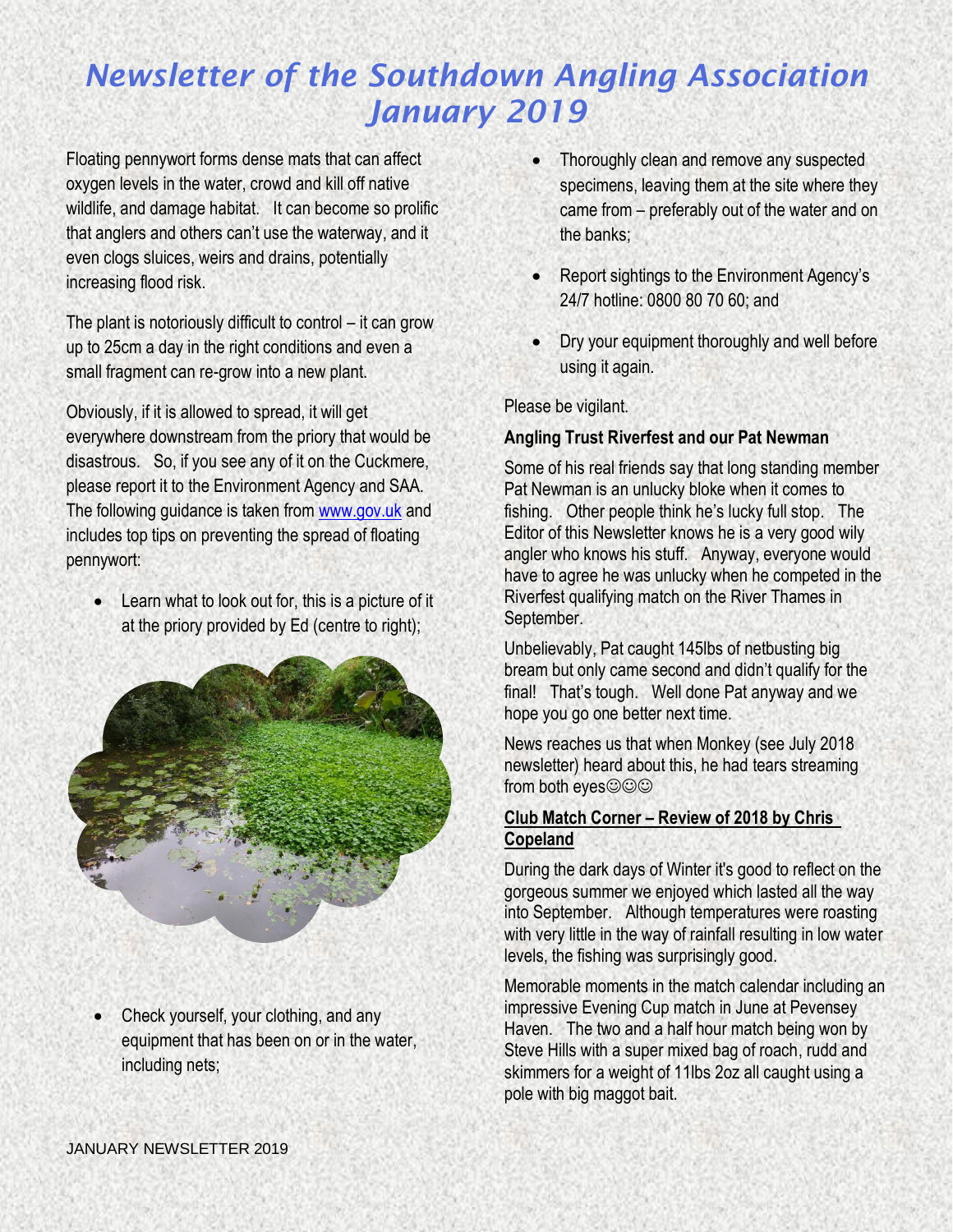In July, Chris Copeland won the Roger Weston Memorial cup match on the Wallers Haven at Middle Bridge. Chris used a waggler with maggot on the hook to land 20lbs 3oz of bream and skimmers, see picture



below.

The good weights continued into August. The Roy Andrews Memorial Cup was won by Steve Izzard at Marle Green, using a method feeder and alternating between meat and corn as bait. Steve caught 5 carp for a winning weight of 21lbs 1oz.

Meanwhile on the Raylands stretch in the Cuckmere Cup

first round Rod Brown romped home with 11lbs 15oz consisting of a bream plus some quality roach caught using a pole and maggot.

In September Rod's brother Tony Brown (known affectionately as "the Machine") showed everyone the way home in a match against Isfield, Lewes, Hassocks, Haywards Heath and Horsted Keynes. The match being held both upstream and downstream at Ironbridge. Tony's winning weight of skimmers and roach was 8lbs 15oz.

Sadly however once the good summer weather slipped over the horizon its seems the quality match fishing disappeared too !

Into October November and December even the upstream section of the Wallers Haven at Ironbridge has disappointed with some recent matches won with just ounces.

It would seem the main reason being no consistency in the weather, very cold for several days then heavy rain for a day or two. Let's hope for more settled conditions in to 2019.

It's pleasing to say that the regular number of Southdown match anglers has been increased with the recent arrivals of Wayne Hart, Phil Tichbon and John Ash. All have done well in recent matches fished and it's great to have you guys fishing our competitions.

If you would like to join in with our Southdown matches you'd be made most welcome. We hold them on almost every Sunday throughout the year and also have 7 Monday evening matches in the height of summer.

Full match details can be found on the website or in your club card. Results are put up on our website too www.southdownaa.co.uk.

Hope to see you soon !

Chris

### Water Maintenance

Firstly an apology. The plan to clear more swims on the Cuckmere downstream from Raylands (west bank) is currently on hold. We are still trying to arrange a meeting with the land owner and tenant farmer (provisionally arranged for the Spring when the weather is warmer) to both establish the extent of our water and to seek co-operation in leaving a field margin to help with access. We are striving to get this resolved before the start of the new season and please view the website for developments.

The hot, dry summer did us a favour restricting weed growth and most of our waters have been in pretty good shape. We are aware that floating pennywort is making more of a presence on the Pevensey Haven and will monitor this closely, see separate item on the Cuckmere too.

A big Thank You from the water maintenance officers to all those who attended the various working parties; your help is very much appreciated. We do have provisional dates for 2019 working parties which comprise the following: -

April 14th Curls Farm

April 28th Marle Green

- May 12th Wallers Iron Bridge
- May 26<sup>th</sup> Pevensey Haven

JANUARY NEWSLETTER 2019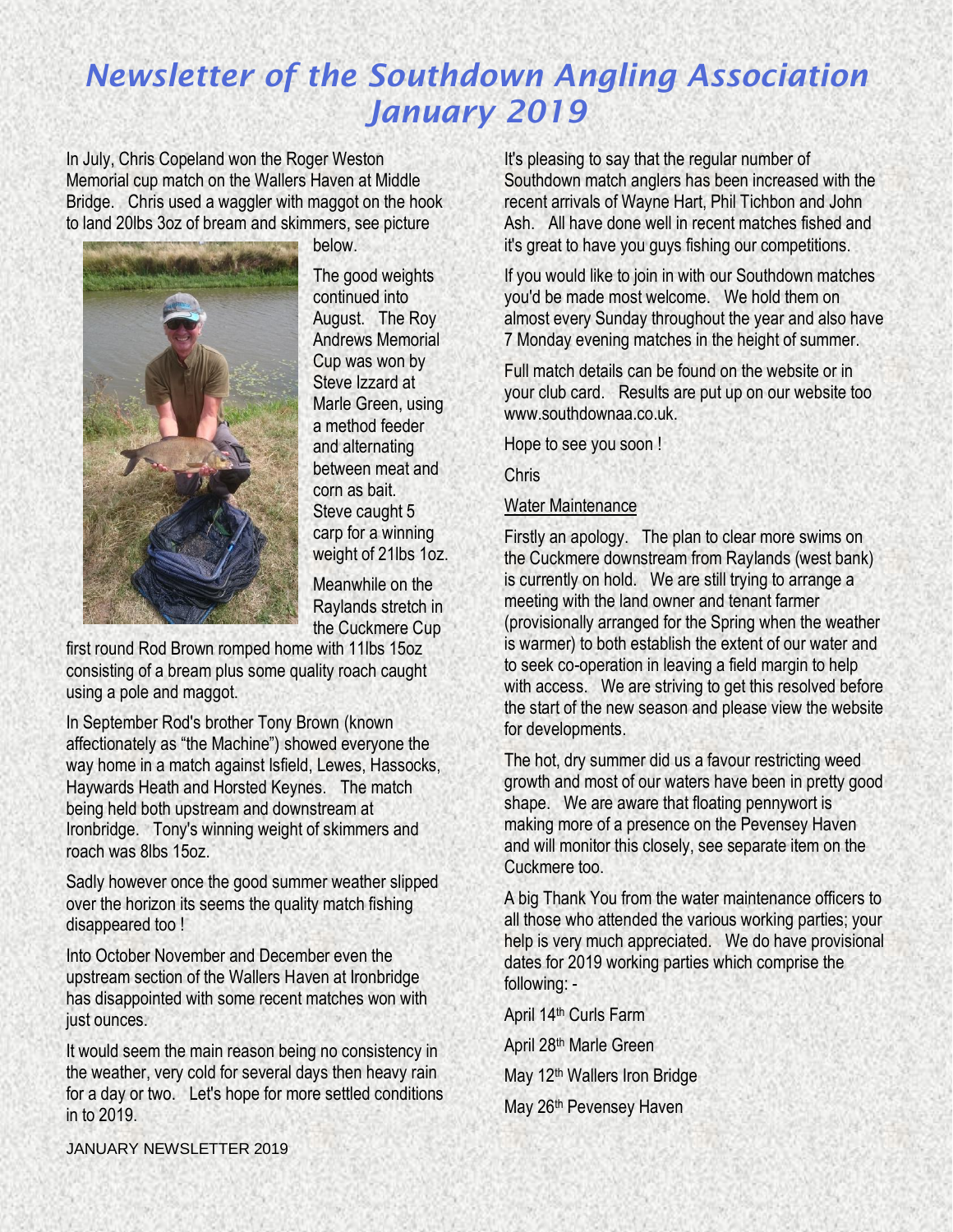A usual start time of 9.00am and finish around lunchtime will apply and confirmation of these working parties will be provided nearer the time on the website.

#### **Big Fish Angling**

We are indebted to Clive Copeland for providing this piece that illustrates how our waters hold some remarkably large fish. Thanks Clive.

As usual, most association rivers have produced good numbers of Tench this season. Early morning sessions generally being the most productive which was probably to be expected, given the high temperatures and low water levels experienced throughout most of this summer.

A 6lb Tench caught at Middle Bridge on June 16<sup>th</sup>.



Interestingly, these traditionally summer fish can be caught all year round on association waters.

On mild winter days Tench do show on Wallers Haven with some being caught in competitions , and to association members willing to put the time in to target them.

The picture below is of a 4lb 12oz Tench caught on New Years Eve at Iron Bridge, on a 10 mm boilie.



By all accounts the Pike Fishing has been rather challenging this winter, especially on the Wallers Haven although fish are being caught by both lure anglers and on dead baits, when river conditions permit.

Members are reminded that fish welfare is paramount when pike fishing and are asked to ensure that appropriate forceps, un hooking mat and landing net are carried when fishing for these large and delicate fish.



A low double from Middle Bridge.

JANUARY NEWSLETTER 2019